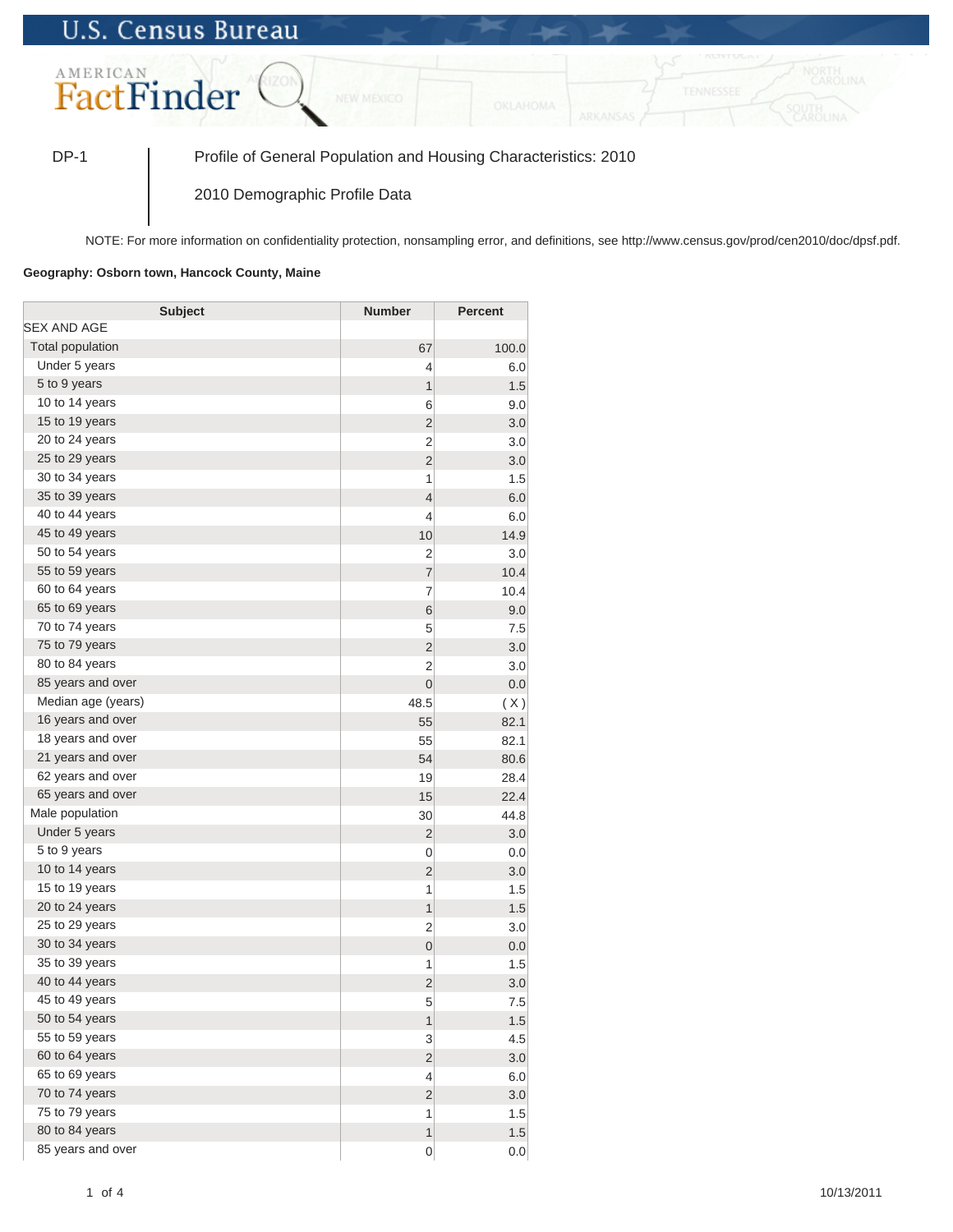| <b>Subject</b>                                      | <b>Number</b>    | <b>Percent</b> |
|-----------------------------------------------------|------------------|----------------|
| Median age (years)                                  | 48.0             | (X)            |
| 16 years and over                                   | 26               | 38.8           |
| 18 years and over                                   | 26               | 38.8           |
| 21 years and over                                   | 25               | 37.3           |
| 62 years and over                                   | 9                | 13.4           |
| 65 years and over                                   | 8                | 11.9           |
| Female population                                   | 37               | 55.2           |
| Under 5 years                                       | 2                | 3.0            |
| 5 to 9 years                                        | $\mathbf{1}$     | 1.5            |
| 10 to 14 years                                      | 4                | 6.0            |
| 15 to 19 years                                      | 1                | 1.5            |
| 20 to 24 years                                      | 1                | 1.5            |
| 25 to 29 years                                      | $\mathbf 0$      | 0.0            |
| 30 to 34 years                                      | 1                | 1.5            |
| 35 to 39 years                                      | 3                | 4.5            |
| 40 to 44 years                                      | 2                | 3.0            |
| 45 to 49 years                                      | 5                | 7.5            |
| 50 to 54 years                                      | 1                | 1.5            |
| 55 to 59 years                                      | $\overline{4}$   | 6.0            |
| 60 to 64 years                                      | 5                | 7.5            |
| 65 to 69 years                                      | $\overline{2}$   | 3.0            |
| 70 to 74 years                                      | 3                | 4.5            |
| 75 to 79 years                                      | 1                | 1.5            |
| 80 to 84 years                                      | 1                | 1.5            |
| 85 years and over                                   | 0                | 0.0            |
| Median age (years)                                  | 48.8             | (X)            |
| 16 years and over                                   | 29               | 43.3           |
| 18 years and over                                   | 29               | 43.3           |
| 21 years and over                                   | 29               | 43.3           |
| 62 years and over                                   | 10               | 14.9           |
| 65 years and over                                   | 7                | 10.4           |
| RACE                                                |                  |                |
| <b>Total population</b>                             | 67               | 100.0          |
| One Race                                            | 64               | 95.5           |
| White                                               | 64               | 95.5           |
| <b>Black or African American</b>                    | 0                | 0.0            |
| American Indian and Alaska Native                   | $\boldsymbol{0}$ | 0.0            |
| Asian                                               | 0                | 0.0            |
| Asian Indian                                        | 0                | 0.0            |
| Chinese                                             | 0                | 0.0            |
| Filipino                                            | 0                | 0.0            |
| Japanese                                            | 0                | 0.0            |
| Korean                                              | 0                | 0.0            |
| Vietnamese                                          | 0                | 0.0            |
| Other Asian [1]                                     | 0                | 0.0            |
| Native Hawaiian and Other Pacific Islander          | 0                | 0.0            |
| Native Hawaiian                                     | 0                | 0.0            |
| Guamanian or Chamorro                               | 0                | 0.0            |
| Samoan                                              | 0                | 0.0            |
| Other Pacific Islander [2]                          | 0                | 0.0            |
| Some Other Race                                     | 0                | 0.0            |
| Two or More Races                                   | 3                | 4.5            |
| White; American Indian and Alaska Native [3]        | 3                | 4.5            |
| White; Asian [3]                                    | 0                | 0.0            |
| White; Black or African American [3]                | 0                | 0.0            |
| White; Some Other Race [3]                          | 0                | 0.0            |
| Race alone or in combination with one or more other |                  |                |
| races: [4]                                          |                  |                |
| White                                               | 67               | 100.0          |
| <b>Black or African American</b>                    | 0                | 0.0            |
| American Indian and Alaska Native                   | $\mathbf{3}$     | 4.5            |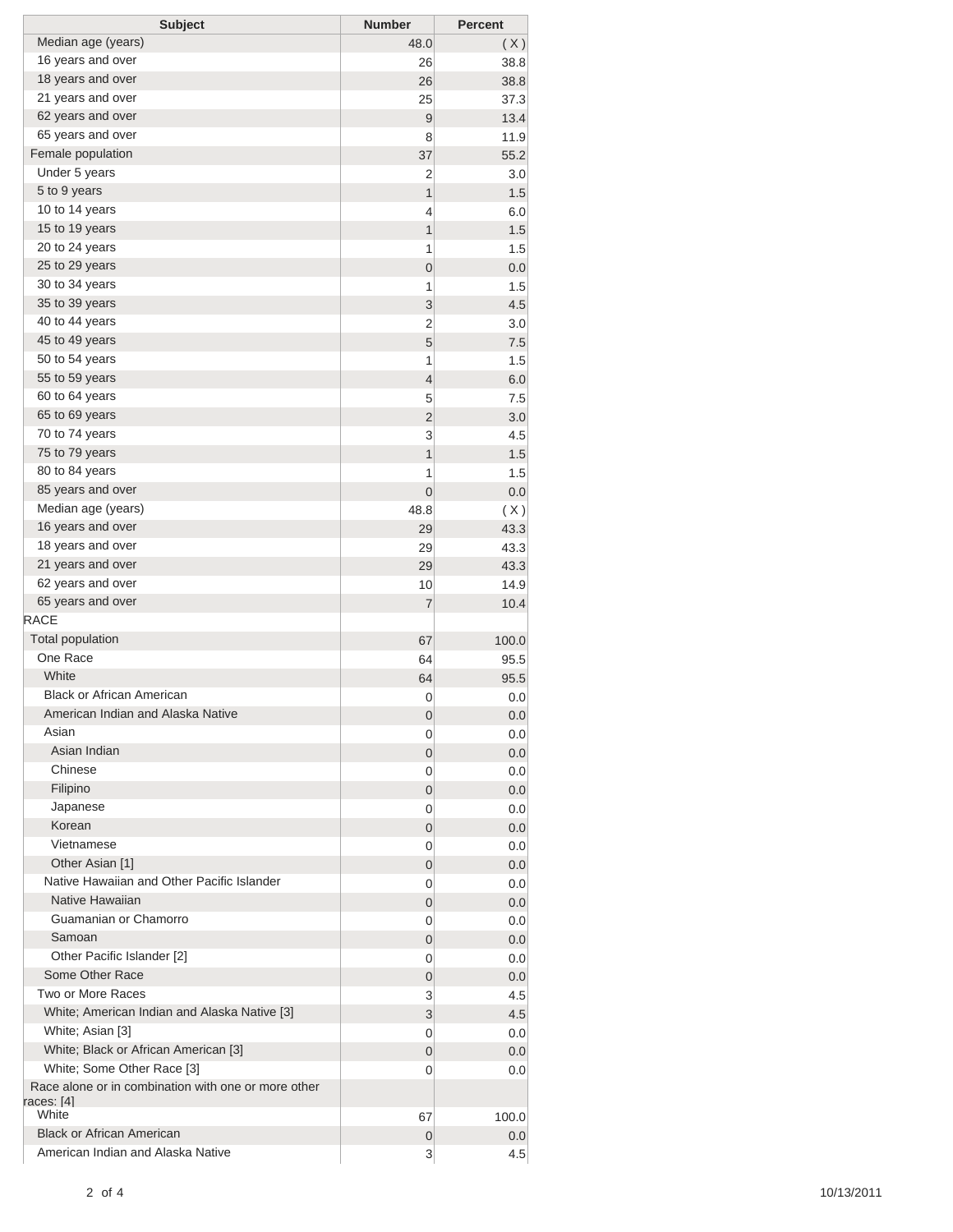| <b>Subject</b>                                                  | <b>Number</b>  | <b>Percent</b> |
|-----------------------------------------------------------------|----------------|----------------|
| Asian                                                           | 0              | 0.0            |
| Native Hawaiian and Other Pacific Islander                      | 0              | 0.0            |
| Some Other Race                                                 | $\Omega$       | 0.0            |
| <b>HISPANIC OR LATINO</b>                                       |                |                |
| <b>Total population</b>                                         | 67             | 100.0          |
| Hispanic or Latino (of any race)                                | 0              | 0.0            |
| Mexican                                                         | 0              | 0.0            |
| Puerto Rican                                                    | 0              | 0.0            |
| Cuban                                                           | $\overline{0}$ | 0.0            |
| Other Hispanic or Latino [5]                                    | 0              | 0.0            |
| Not Hispanic or Latino                                          | 67             | 100.0          |
| <b>HISPANIC OR LATINO AND RACE</b>                              |                |                |
| <b>Total population</b>                                         | 67             | 100.0          |
| Hispanic or Latino                                              | 0              | 0.0            |
| White alone                                                     | 0              | 0.0            |
| Black or African American alone                                 | 0              | 0.0            |
| American Indian and Alaska Native alone                         | 0              | 0.0            |
| Asian alone                                                     | 0              | 0.0            |
| Native Hawaiian and Other Pacific Islander alone                | $\overline{0}$ | 0.0            |
| Some Other Race alone                                           | 0              | 0.0            |
| Two or More Races                                               | $\overline{0}$ | 0.0            |
| Not Hispanic or Latino                                          | 67             | 100.0          |
| White alone                                                     | 64             | 95.5           |
| Black or African American alone                                 | 0              | 0.0            |
| American Indian and Alaska Native alone                         | 0              | 0.0            |
| Asian alone<br>Native Hawaiian and Other Pacific Islander alone | 0              | 0.0            |
| Some Other Race alone                                           | $\overline{0}$ | 0.0            |
| <b>Two or More Races</b>                                        | 0              | 0.0            |
| <b>RELATIONSHIP</b>                                             | 3              | 4.5            |
| Total population                                                |                |                |
| In households                                                   | 67             | 100.0          |
| Householder                                                     | 67             | 100.0<br>43.3  |
| Spouse [6]                                                      | 29<br>16       | 23.9           |
| Child                                                           | 15             | 22.4           |
| Own child under 18 years                                        | 11             | 16.4           |
| Other relatives                                                 | 1              | 1.5            |
| Under 18 years                                                  | 0              | 0.0            |
| 65 years and over                                               | 1              | 1.5            |
| <b>Nonrelatives</b>                                             | 6              | 9.0            |
| Under 18 years                                                  | 1              | 1.5            |
| 65 years and over                                               | 0              | 0.0            |
| Unmarried partner                                               | 3              | 4.5            |
| In group quarters                                               | 0              | 0.0            |
| Institutionalized population                                    | 0              | 0.0            |
| Male                                                            | 0              | 0.0            |
| Female                                                          | 0              | 0.0            |
| Noninstitutionalized population                                 | 0              | 0.0            |
| Male                                                            | 0              | 0.0            |
| Female                                                          | 0              | 0.0            |
| <b>HOUSEHOLDS BY TYPE</b>                                       |                |                |
| <b>Total households</b>                                         | 29             | 100.0          |
| Family households (families) [7]                                | 20             | 69.0           |
| With own children under 18 years                                | 7              | 24.1           |
| Husband-wife family                                             | 16             | 55.2           |
| With own children under 18 years                                | 4              | 13.8           |
| Male householder, no wife present                               | 0              | 0.0            |
| With own children under 18 years                                | 0              | 0.0            |
| Female householder, no husband present                          | 4              | 13.8           |
| With own children under 18 years                                | 3              | 10.3           |